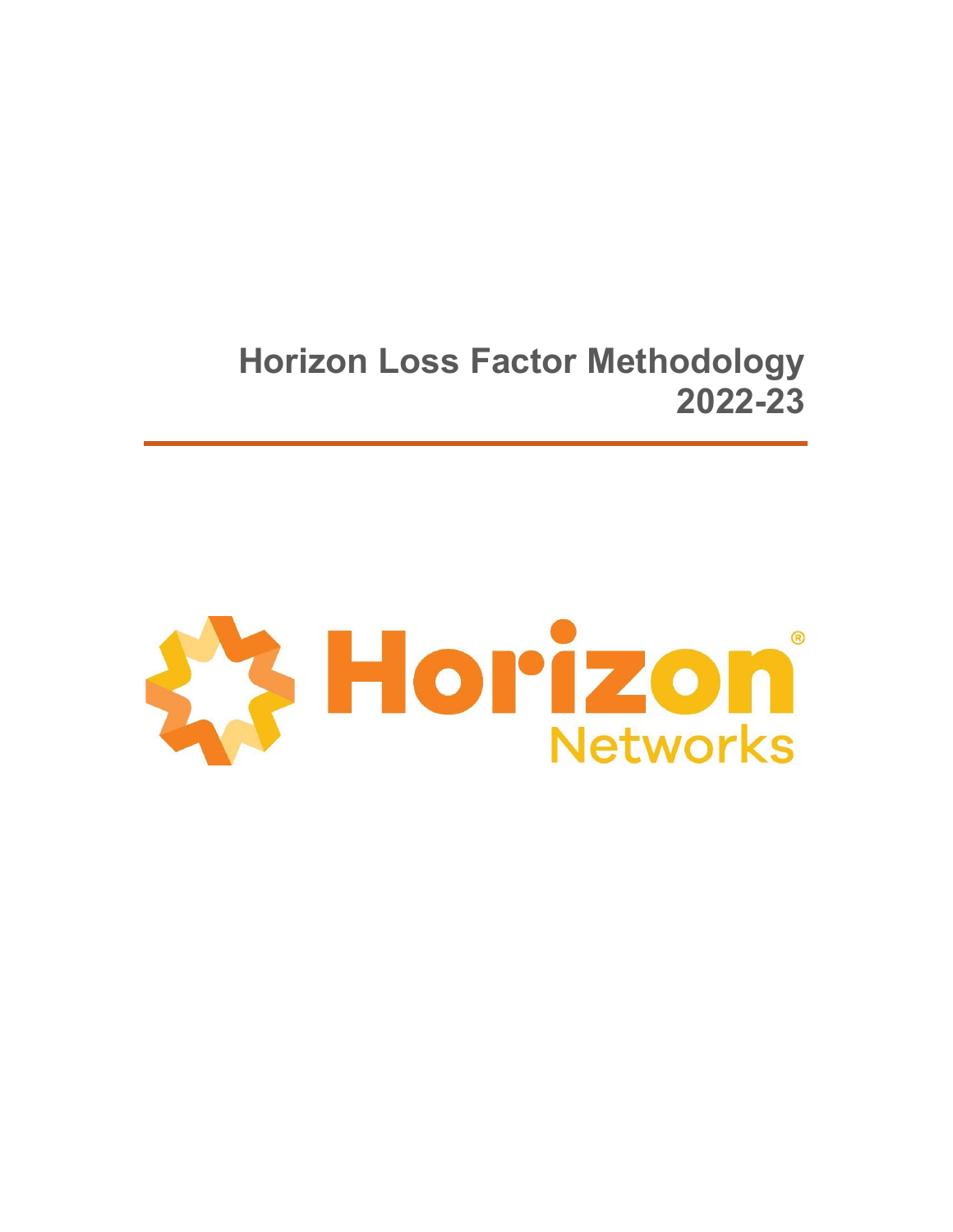

Horizon Energy Distribution trading as Horizon Networks

52 Commerce Street, Whakatāne 3120 PO Box 281, Whakatāne 3158 T +64 7 306 2900 F +64 7 306 2907

www.horizonnetworks.nz

## **Contents**

| 3 |  |  |  |  |  |
|---|--|--|--|--|--|
|   |  |  |  |  |  |
|   |  |  |  |  |  |
|   |  |  |  |  |  |
|   |  |  |  |  |  |
|   |  |  |  |  |  |
|   |  |  |  |  |  |
|   |  |  |  |  |  |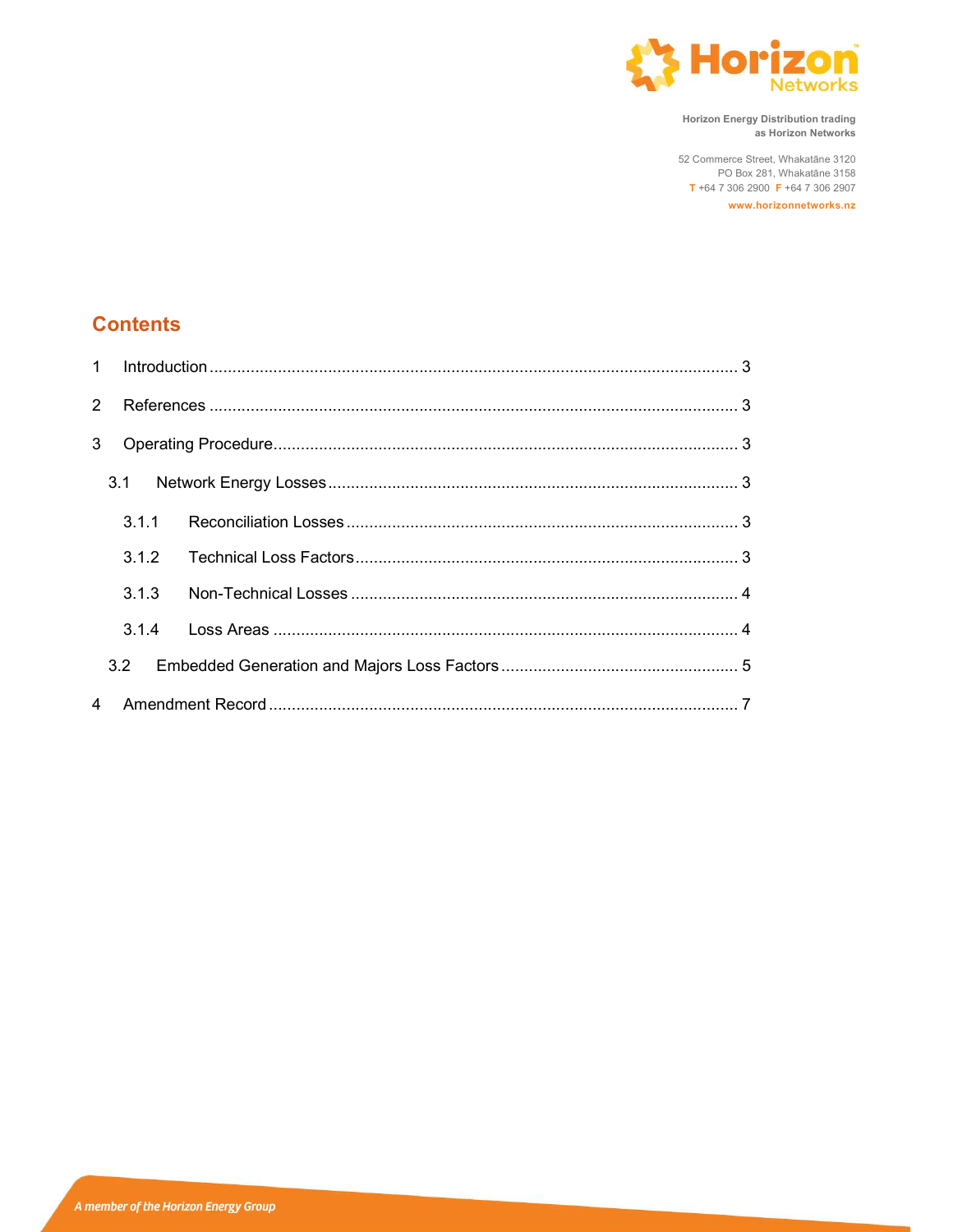### 1 Introduction

The Electricity Authority (EA) requires that Electricity Distributors calculate and publish Reconciliation Loss Factor for each loss factor code in the registry each year. Losses are the energy lost in distribution from the point of connection to the end consumer, and are comprised of losses through transmission line resistance, transformer losses, network parasitic losses, metering errors, and unmetered energy.

This document presents the Loss Factor that can be applied to customer's metered energy to recover upstream losses on Horizon Networks. It outlines the methodology, assumptions and data used for the calculation of the loss factors effective 1 April 2022.

## 2 References

Reference documents that should be referred to in using this procedure are: -

Guidelines on the calculation and use of loss factors for reconciliation purposes; EA 26th June 2018

Electricity Industry Participation Code 2010 (Code).

## 3 Operating Procedure

#### 3.1 Network Energy Losses

The three main categories of energy losses are summarised below:

#### 3.1.1 Reconciliation Losses

**Reconciliation loss** is the difference between the energy metered at the Grid Connection Point (GXP) and the sum of the energy metered at all the customers connection points.

Input energy sources are from Transpower for each GXP, large network embedded generators, and distributed generation embedded throughout the network.

Energy consumed is provided by retailers against each ICP. These are accumulated over a rolling 12 month period and are compared to the energy delivered at each GXP or injection point to produce the Loss Factors for each region.

#### 3.1.2 Technical Loss Factors

**Technical losses** are an engineering assessment of the losses in the distribution network. These are calculated using the methods below.

(i) No-Load Losses (Iron Losses) A fixed amount of energy that arises from the magnetisation requirements of power transformers. These losses are a constant for any given transformer, but each transformer has its own magnetisation energy requirement. No-load losses are obtained from manufacture nameplate data and test sheets. For calculation of no-load energy losses as follows:

No-Load Energy (kWh) = No-Load Power (kW)  $x$  TH (hrs) .... (i)

To calculate the annual no-load losses the energy is calculated from the nameplate no-load power in kilowatts multiplied by the number of hours in a year to get kilowatt/hours.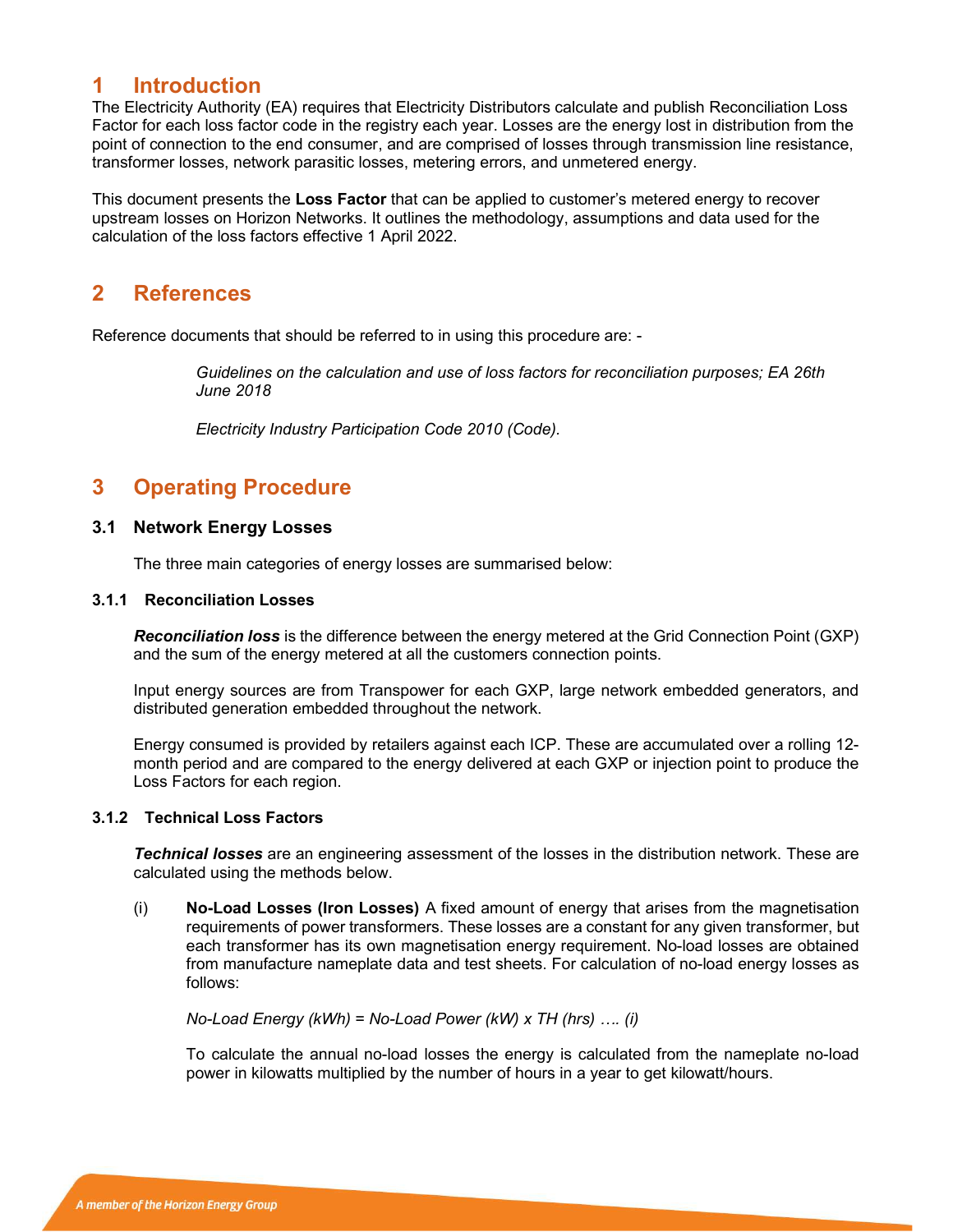An example for a 100kVA transformer with no-load losses of 195 watts, the annual energy loss in kW is 0.19 5\* 365 \* 24 = 1708kWh

(ii) Load Losses (Copper Losses) A variable components arising from the heating effects of the resistance in the delivery conductors and transformers and is dependent on the load current they carry. These losses are also known as copper losses or  $1^2R$  losses.

Load losses in kilowatt-hours (kWh) are derived using the following methods.

- a) 33kV line losses and zone substation transformer losses are modelled using load flow analysis tools. Horizon uses PSS®SINCAL. The network average loads are used to model the load flow for each feeder and network region. Average loads in kW are derived by taking the total annual customer metered kWh divided by the number of hours in the year.
- b) Distribution transformer losses (known as load, or copper losses) are calculated using an Excel model that uses the average metered consumer energy supplied by retailers summated at each transformer for all loads connected at the transformer. Published transformer full load losses and impedance values are apportioned to the average load.
- c) Distribution Network Losses are the losses in the 11kV distribution network from the zone substation to the end user. These technical losses are calculated using network modelling software and apply to the lines and cables used to distribute energy. Distribution transformers are excluded from the modelling and are described in paragraph b) above

The average load for each feeder is used to provide a loss factor for the load. Losses are calculated for each region described in section 3.1.4.

Major loads described in section 3.2 are removed from the load flow modelling so the losses represent the losses that apply to the end mass market user.

d) Low Tension Losses are the losses in the 400V distribution circuits These losses are not modelled nor easily able to be determined so a factor of 1% of the energy delivered is used as an approximation for low tension line and cable losses.

#### 3.1.3 Non-Technical Losses

Reconciliation loss is the difference between the energy supplied by Transpower plus any embedded generation, and the energy metered at the customers premises.

Non-technical losses are losses that represent the difference between reconciliation losses and technical losses. These losses represent inaccuracies caused by measurement, data handling, modelling assumptions, metering and reading errors, and misappropriation.

Once the technical losses are calculated, the non-technical losses are calculated as follows:

Non-Technical Losses = Reconciliation Losses – Technical Losses

#### 3.1.4 Loss Areas

Loss areas are determined for each GXP; Edgecumbe, Waiotahi, and Kawerau.

A separate loss area is Galatea which is embedded within the Edgecumbe GXP but is supplied normally by the Aniwhenua power station.

Galatea region loss factor is determined as if the network is connected to Edgecumbe. The benefit to the network of the embedded generation at Aniwhenua is determined by taking the difference between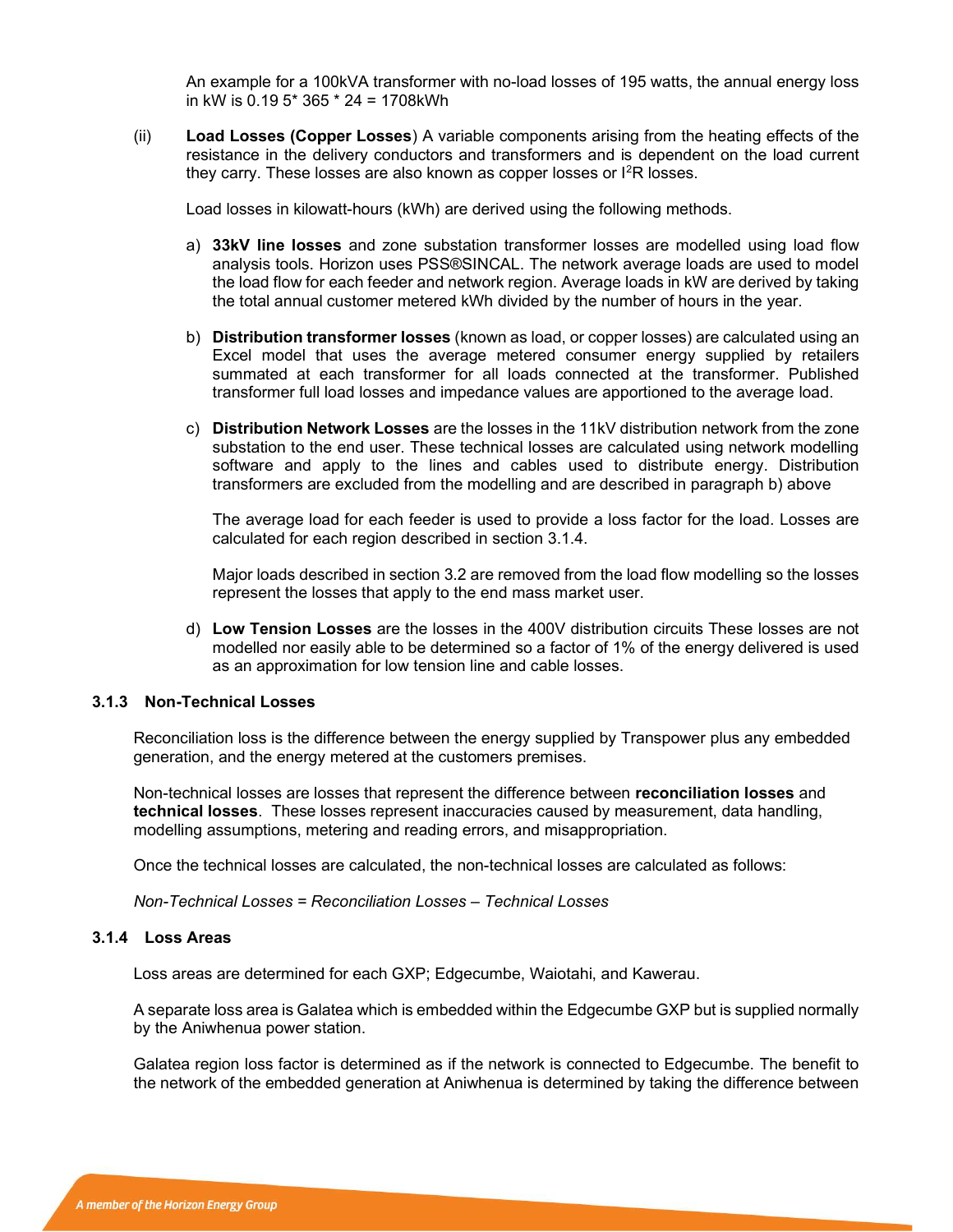the losses in the network when supplied out of Aniwhenua and the losses as if Galatea is supplied out of Edgecumbe.

As Distributors are not permitted to financially benefit from the charging of loss factors, the benefits of the reduced losses in the network because of the Aniwhenua injection are shared equally among the entire network and the Generator.

#### 3.2 Embedded Generation and Majors Loss Factors

#### Technical Loss Factor for Generation sites

The Technical loss factor for each generation site connected to the network is calculated at the average net injection from the site. The loss factor is calculated by assessing the impact on network losses with and without the generation operational using load flow modelling

#### Major Customers (industrial) Loss Factor

The Technical loss factor for each major customer with a peak demand of greater than 2MVA connected to the network is calculated based on the average load of the site.

If the customer is connected to the network by dedicated assets directly from the GXP or zone substation the assessment is restricted to those assets.

Where the major customer is connected to shared network assets, (zone substation transformers, distribution or sub-transmission circuits) the apportionment of losses, including no-load losses, is calculated by modelling all loads connected, then re-calculated with various loads removed to be able to apportion losses to each load zone.

DLF for Majors =  $1 + \frac{\text{Total losses applicable to Major Customer} (kWh)}{\sum \text{Energy Major Consumption} (kWh)}}$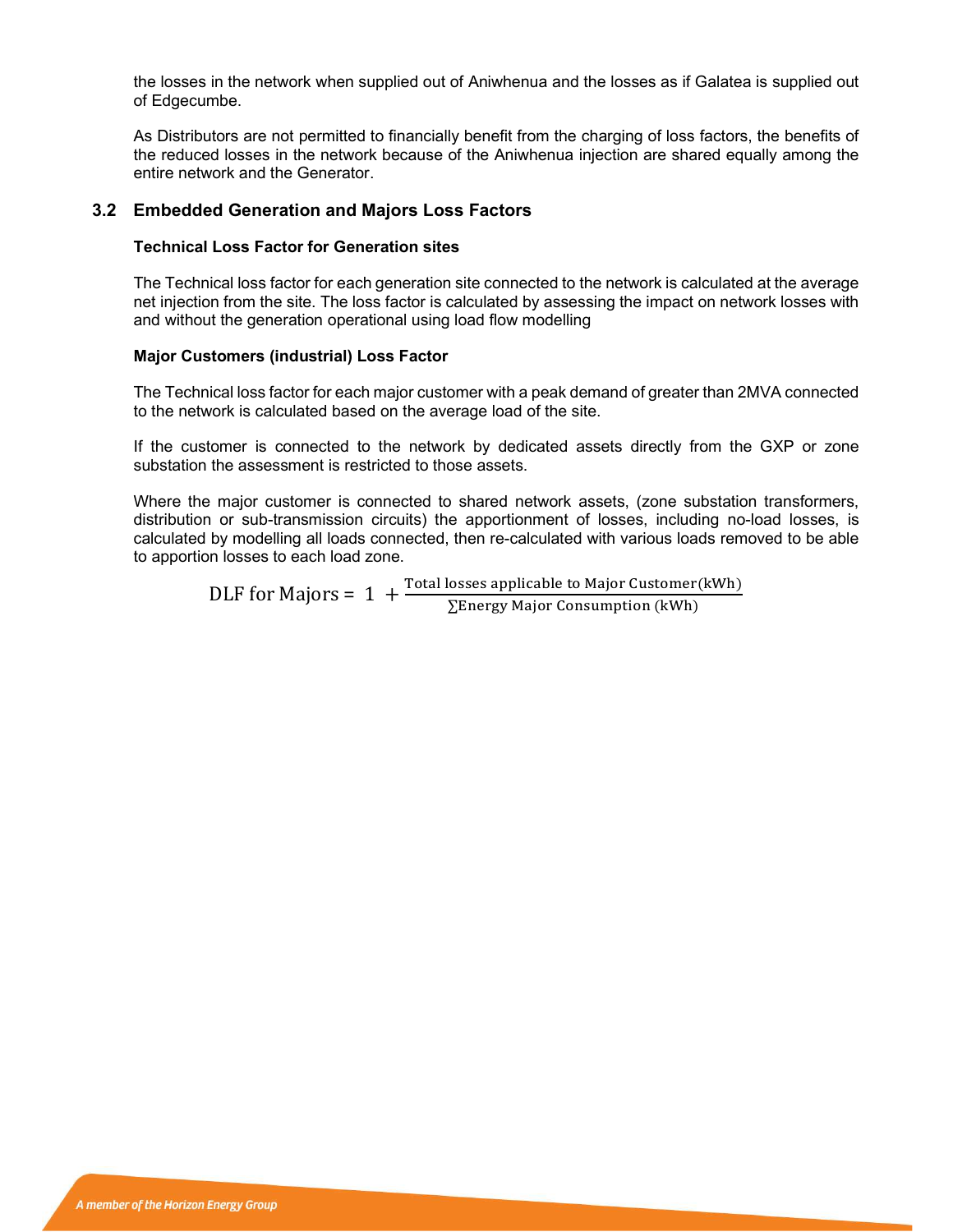# 4 Loss Factors effective 1 April 2022

| <b>Loss Factor</b><br>Code | <b>Category</b>            | <b>Load</b><br>(Consumption) | <b>Export</b><br>(Generation) |
|----------------------------|----------------------------|------------------------------|-------------------------------|
| LF <sub>1</sub>            | Mass Market (Galatea)      | 1.1290                       | 1.0000                        |
| LF104                      | <b>Timberlands Forests</b> | 1.0814                       | 1.0000                        |
| LF105                      | Whakatane Mills Ltd        | 1.0328                       | 1.0000                        |
| LF106                      | Fonterra                   | 1.0288                       | 1.0000                        |
| LF <sub>2</sub>            | Mass Market (Edgecumbe)    | 1.0574                       | 1.0000                        |
| LFG1                       | Aniwhenua                  | 1.0638                       | 1.0400                        |
|                            | Norske Skog Oxidation      |                              |                               |
| LF101                      | Ponds                      | 1.0174                       | 1.0000                        |
| LF102                      | Tasman Lumber              | 1.0112                       | 1.0000                        |
| LF103                      | Asaleo care                | 1.0098                       | 1.0000                        |
| <b>LF107</b>               | Sequal Lumber              | 1.0158                       | 1.0000                        |
| LF3                        | Mass Market (Kawerau)      | 1.0390                       | 1.0000                        |
| LF109                      | <b>TAOM Geothermal</b>     | 1.0000                       | 1.0000                        |
| <b>LF110</b>               | Waiu Dairy Ltd             | 1.0250                       | 1.0000                        |
| LF <sub>5</sub>            | Mass Market (Waiotahi)     | 1.0911                       | 1.0000                        |
| LF6                        | Mass Market (Te Kaha)      | 1.0773                       | 1.0000                        |